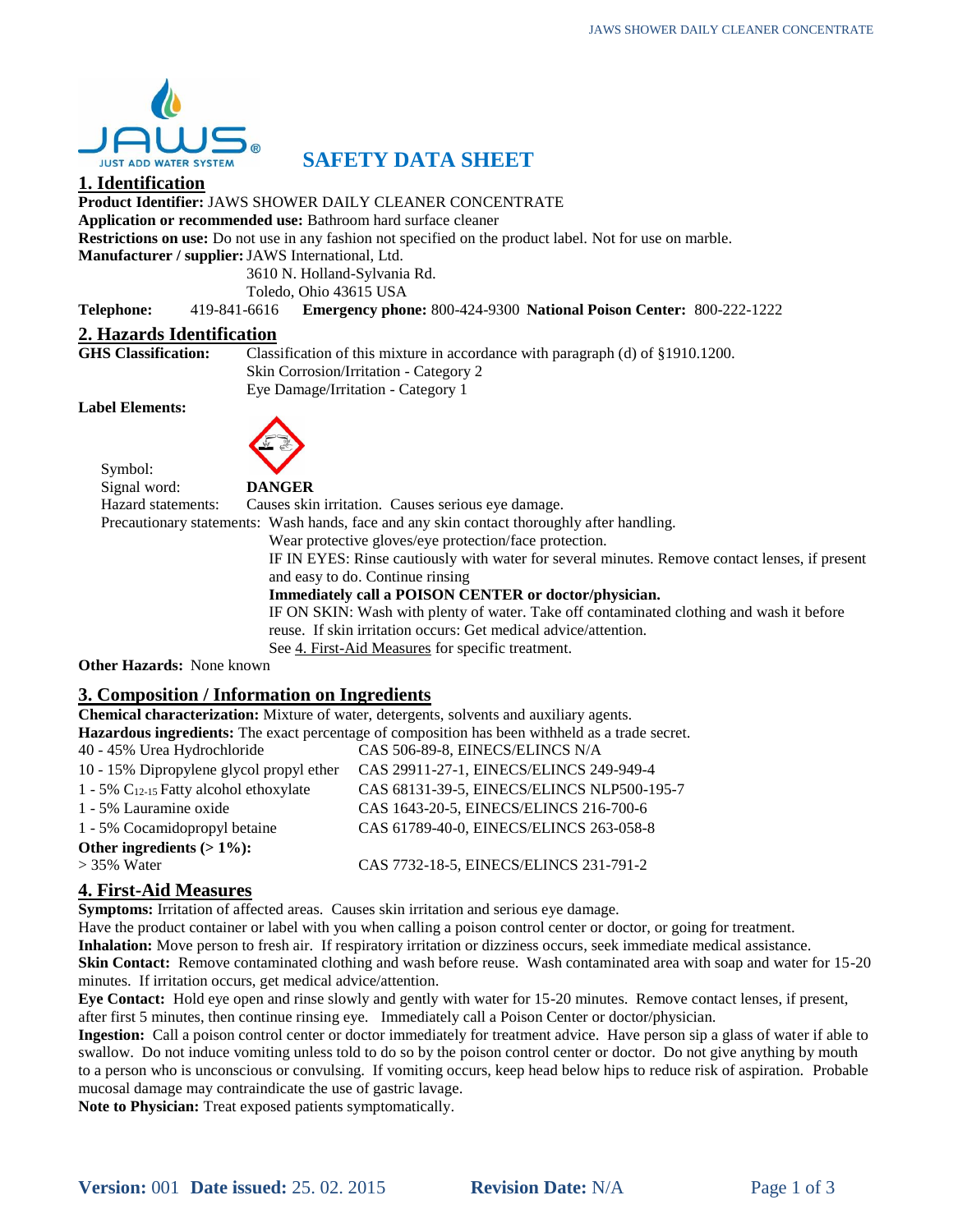# **5. Fire-Fighting Measures**

**Suitable Extinguishing Media:** Not applicable. Product is not a fire hazard.

**Unsuitable Extinguishing Media:** High pressure water jet. **Specific hazards in case of fire:** None known. **Special Fire Fighting Precautions:** Fire fighters should wear appropriate protective equipment, including self-contained breathing apparatus and impervious clothing.

### **6. Accidental Release Measures**

**Emergency Procedures:** Depending on the extent of release, consider the need for restriction of access to spill area. **Personal Precautions:** Do not eat, drink or smoke during clean up. Wear protective clothing, eye protection and impervious gloves (e.g. neoprene). Wash thoroughly after clean up.

**Environmental Precautions:** Prevent spills from entering storm sewers/drains or contact with soil.

**Clean up Methods:** Small spills may be wiped up and rinsed with water. For larger spills, contain spill with inert material (sand, clay). Transfer material to labeled containers for recovery or proper disposal. After removal, flush area with water.

### **7. Handling and Storage**

**Precautions for Safe Handling:** Read label before use. Avoid contact with skin or eyes. Wash hands, face and any skin contact thoroughly after handling. Do not eat, drink or smoke when using this product. Wear protective gloves, eye protection, face protection. Use only according to label directions. If unsure about safe use, contact your supervisor. **Conditions for Safe Storage:** Keep out of reach of children. Do not contaminate water, food or feed by storage and disposal. Store in tightly closed, original container in a cool  $(10<sup>°</sup> - 30<sup>°</sup>C)$ , dry area. **Incompatibility:** None known.

# **8. Exposure Controls / Personal Protection**

**Components with occupational exposure limits:** None

**Engineering Controls:** Proper ventilation in accordance with good industrial hygiene should be provided.

#### **Personal Protective Equipment**

**Respiratory:** Respiratory protection is not necessary under normal conditions of use.

**Gloves:** Use water impervious gloves (latex or neoprene rubber). No breakthrough time has been established.

**Eye Protection:** Chemical resistant goggles or face protection.

**Other:** Protective clothing (long sleeves, pants), eyewash, safety shower are always advisable when working with chemicals.

# **9. Physical and Chemical Properties**

| <b>Physical State -</b>               | Liquid                                        | <b>Auto-ignition temperature - Not applicable</b> |                                                 |
|---------------------------------------|-----------------------------------------------|---------------------------------------------------|-------------------------------------------------|
| Color -                               | Violet                                        | <b>Flash Point</b> -                              | $>$ 200 $\mathrm{F}$ (ASTM D3278)               |
| Odor -                                | None                                          | <b>Flammability</b> -                             | Not applicable                                  |
|                                       | <b>Odor Threshold</b> - No data available     | <b>Flammability Limits -</b>                      | Not applicable                                  |
| <b>Boiling Point -</b>                | $-212$ <sup>o</sup> F                         | <b>Partition coefficient -</b>                    | Not applicable                                  |
|                                       | Decomposition temperature - No data available | <b>Solubility (Water)</b> -                       | Complete                                        |
| <b>Freezing Point -</b> $32^{\circ}F$ |                                               | <b>Vapor Density -</b>                            | No data available                               |
| $pH (Neat)$ - 0.5 - 1.5               |                                               | <b>Vapor Pressure -</b>                           | No data available                               |
| $pH(RTU)$ -                           | $1.1 - 2.5$                                   | Viscosity -                                       | Water thin                                      |
| <b>Relative Density – 1.100</b>       |                                               | $%$ VOC -                                         | $\langle 1 \rangle$ (Excluding exempt material) |
|                                       | <b>Evaporation Rate</b> - Similar to water    |                                                   |                                                 |

#### **10. Stability and Reactivity**

**Reactivity:** No specific reactivity test data is available for this mixture. Under normal conditions of storage and use, hazardous reactions are not expected. **Incompatible materials:** Oxidizers. **Chemical stability:** This product is stable at ambient temperatures and pressures. **Conditions to avoid:** Temperatures above 50°C or below 10°C. **Hazardous decomposition products:** None known.

#### **11. Toxicological Information**

|                        |                  |                                                                         | Acute Toxicity: Toxicity data is not available for this mixture. Data below are estimates based on summation methods. |
|------------------------|------------------|-------------------------------------------------------------------------|-----------------------------------------------------------------------------------------------------------------------|
| Test                   | <b>Results</b>   | Classification $(A.0.4.1(c))$ Basis $(A.1.3.6.1)$                       |                                                                                                                       |
| Oral                   | $>$ 2000 $mg/kg$ | Not applicable                                                          | Ingredient literature (Additive formula)                                                                              |
| Dermal                 | $>$ 2000 $mg/kg$ | Not applicable                                                          | Ingredient literature (Additive formula)                                                                              |
| Inhalation             | $>$ 20 mg/L      | Not applicable                                                          | Ingredient literature (Additive formula)                                                                              |
| Eye Damage/Irritation  | Corrosion        | Category 1                                                              | Ingredient literature                                                                                                 |
| Skin Damage/Irritation | Irritation       | Category 2                                                              | Ingredient literature                                                                                                 |
|                        |                  | <b>Summary:</b> Skin and eve contact are most likely routes of exposure | Exposure causes skin irritation and serious eve dams                                                                  |

**Summary:** Skin and eye contact are most likely routes of exposure. Exposure causes skin irritation and serious eye damage.